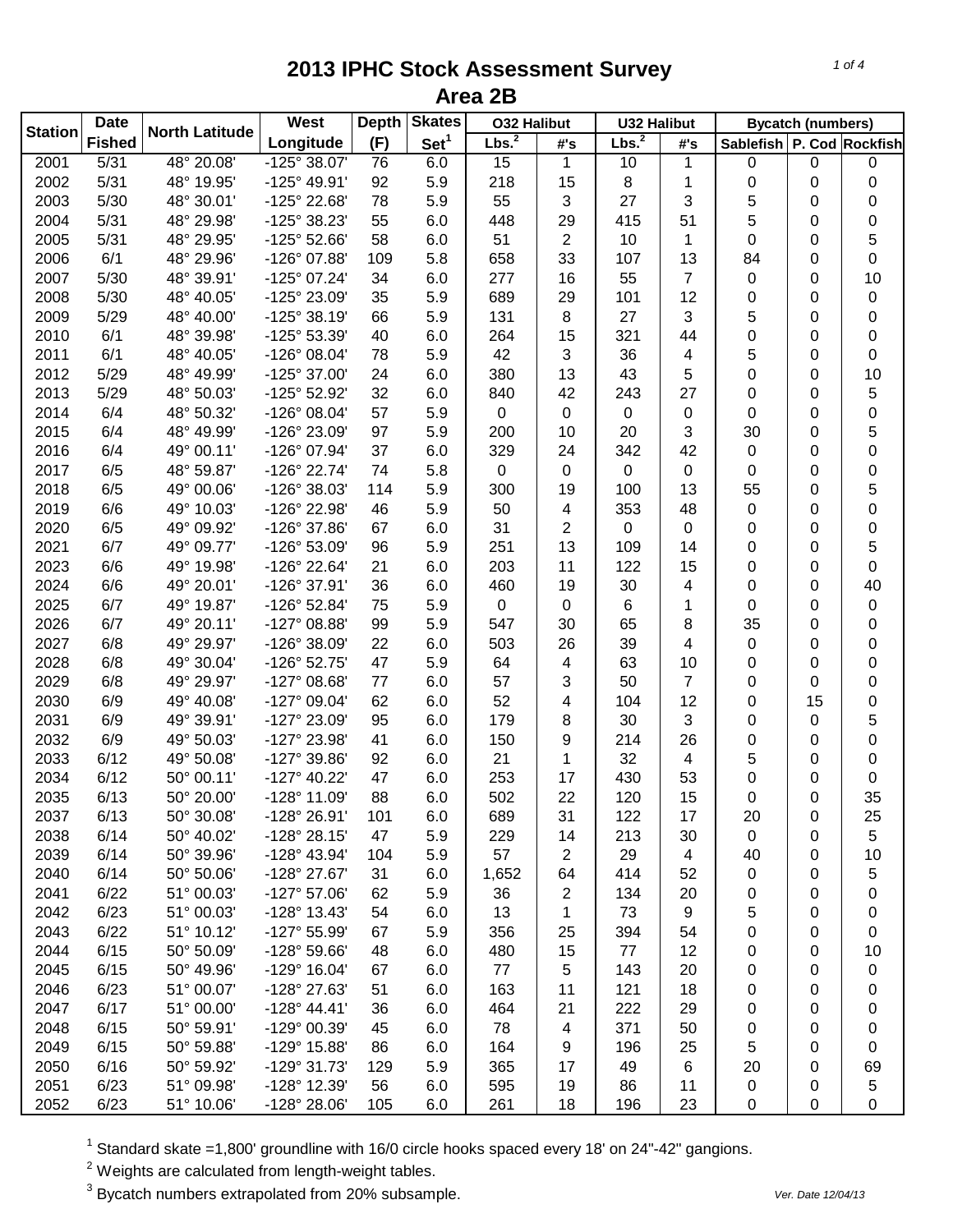|                | <b>Date</b>   | <b>North Latitude</b>    | West                  | <b>Depth</b> | <b>Skates</b>    | <b>O32 Halibut</b> |                | <b>U32 Halibut</b> |     | <b>Bycatch (numbers)</b>  |           |           |
|----------------|---------------|--------------------------|-----------------------|--------------|------------------|--------------------|----------------|--------------------|-----|---------------------------|-----------|-----------|
| <b>Station</b> | <b>Fished</b> |                          | Longitude             | (F)          | Set <sup>1</sup> | Lbs. <sup>2</sup>  | #'s            | Lbs. <sup>2</sup>  | #'s | Sablefish P. Cod Rockfish |           |           |
| 2053           | 6/17          | 51° 09.91'               | $-128^{\circ}$ 43.94' | 53           | 6.0              | 148                | 12             | 663                | 91  | 0                         | $\pmb{0}$ | 0         |
| 2054           | 6/17          | 51° 10.13'               | -128° 59.83'          | 73           | 6.0              | 283                | 17             | 311                | 40  | $\mathbf 0$               | 0         | 0         |
| 2055           | 6/16          | 51° 10.12'               | $-129°$ 16.14'        | 150          | 6.0              | 709                | 28             | 26                 | 3   | 21                        | 0         | 16        |
| 2056           | 6/16          | 51° 10.06'               | -129° 31.70'          | 156          | 6.0              | 719                | 44             | 165                | 21  | 60                        | 0         | 0         |
| 2057           | 6/22          | 51° 20.05'               | $-127^{\circ} 55.06'$ | 76           | 5.9              | 91                 | 5              | 87                 | 12  | 0                         | 0         | 0         |
| 2058           | 6/24          | 51° 19.95'               | $-128°11.11'$         | 44           | 6.0              | 59                 | 5              | 169                | 24  | 0                         | 0         | 0         |
| 2059           | 6/24          | 51° 20.02'               | -128° 26.85'          | 81           | 6.0              | 50                 | 4              | 147                | 18  | $\mathbf 0$               | 0         | 0         |
| 2060           | 6/30          | 51° 19.99'               | $-128^{\circ}$ 43.06' | 114          | 6.0              | 426                | 27             | 149                | 17  | 20                        | 0         | 5         |
| 2061           | 6/30          | 51° 19.93'               | -128° 58.77'          | 134          | 6.0              | 609                | 37             | 203                | 22  | 40                        | 0         | 15        |
| 2062           | 7/2           | 51° 20.02'               | -129° 15.44'          | 128          | 6.0              | 779                | 57             | 522                | 59  | 25                        | 0         | 5         |
| 2063           | 7/2           | 51° 19.99'               | -129° 30.75'          | 113          | 6.0              | 620                | 34             | 186                | 23  | 15                        | 0         | 10        |
| 2064           | 7/3           | 51° 20.18'               | $-129^{\circ}$ 46.42' | 129          | 6.0              | 460                | 21             | 105                | 14  | 100                       | 0         | 10        |
| 2065           | 6/24          | 51° 29.98'               | -128° 11.38'          | 46           | 6.0              | 275                | 14             | 233                | 30  | 0                         | 0         | 74        |
| 2066           | 6/24          | 51° 29.99'               | -128° 26.88'          | 101          | 6.0              | 155                | 7              | 34                 | 4   | 20                        | 0         | 0         |
| 2067           | 6/30          | 51° 29.72'               | -128° 42.56'          | 62           | 5.9              | 298                | 22             | 333                | 42  | $\mathbf 0$               | 0         | 0         |
| 2068           | 6/30          | 51° 30.00'               | -128° 59.26'          | 24           | 5.9              | 666                | 37             | 303                | 36  | 0                         | 0         | 5         |
| 2069           | 7/2           | 51° 29.90'               | -129° 15.02'          | 25           | 6.0              | 992                | 44             | 406                | 51  | $\mathbf 0$               | 0         | 25        |
| 2070           | 7/2           | 51° 29.98'               | -129° 30.72'          | 54           | 6.0              | 2,633              | 92             | 486                | 59  | 0                         | 0         | 65        |
| 2071           | 7/3           | 51° 29.91'               | -129° 47.00'          | 92           | 6.0              | 2,068              | 85             | 167                | 22  | 5                         | 0         | 69        |
| 2072           | 7/3           | 51° 30.13'               | -130° 02.77'          | 145          | 6.0              | 1,046              | 42             | 62                 | 8   | 40                        | 0         | 45        |
| 2073           | 6/25          | 51° 40.07'               | -128° 25.73'          | 78           | 6.0              | 240                | 12             | 80                 | 10  | 0                         | $\Omega$  | 5         |
| 2074           | 7/1           | 51° 39.97'               | $-128°59.17'$         | 27           | 6.0              | 167                | 9              | 245                | 33  | 0                         | 0         | 0         |
| 2075           | 7/1           | 51° 39.94'               | -129° 14.62'          | 32           | 6.0              | 71                 | 5              | 46                 | 5   | 0                         | 0         | 0         |
| 2076           | 7/4           | 51° 39.91'               | -129° 30.87'          | 52           | 6.0              | 76                 | 6              | 71                 | 9   | $\mathbf 0$               | 0         | 0         |
| 2077           | 7/4           | 51° 39.75'               | -129° 46.30'          | 122          | 6.0              | 1,176              | 53             | 179                | 23  | 70                        | 0         | 35        |
| 2078           | 6/25          | 51° 49.97'               | -128° 26.19'          | 73           | 6.0              | 330                | 14             | 302                | 40  | 0                         | 0         | 5         |
| 2079           | 6/25          | 51° 50.03'               | $-128°$ 41.88'        | 58           | 6.0              | 359                | 28             | 600                | 76  | 0                         | 0         | 0         |
| 2080           | 7/1           | 51° 49.91'               | -128° 57.76'          | 44           | 6.0              | 553                | 36             | 314                | 36  | 0                         | 0         | 15        |
| 2081           | 6/27          | 51° 49.90'               | $-129°$ 14.49'        | 67           | 6.0              | 128                | 9              | 76                 | 9   | 0                         | 0         | $\pmb{0}$ |
| 2082           | 6/27          | 51° 49.98'               | -129° 30.77'          | 139          | 6.0              | 84                 |                | 12                 |     | 21                        |           | 47        |
|                | 6/26          |                          |                       |              |                  |                    | 4              | 74                 | 2   |                           | 0         |           |
| 2083           |               | 52° 00.10'<br>51° 59.95' | -128° 42.02'          | 90           | 6.0              | 330                | 13             |                    | 9   | 0                         | 0         | 20        |
| 2084           | 6/26          |                          | -128° 57.88'          | 70           | 6.0              | 797                | 35             | 340                | 42  | 0                         | 0         | 0         |
| 2085           | 6/27          | 51° 59.95'               | -129° 13.82'          | 97           | 6.0              | 45                 | 3              | 15                 | 2   | 0                         | 0         | 0         |
| 2086           | 6/26          | 52° 09.97'               | $-128° 41.06$         | 120          | 6.0              | 284                | 9              | 48                 | 6   | 10                        | $\Omega$  | 35        |
| 2087           | 7/19          | 51° 40.08'               | -130° 03.00'          | 190          | 6.0              | 234                | 9              | 31                 | 4   | 55                        | 0         | 45        |
| 2088           | 7/19          | 51° 39.94'               | -130° 19.00'          | 138          | 6.0              | 2,740              | 101            | 104                | 12  | 35                        | 0         | 15        |
| 2089           | 7/20          | 51° 49.99'               | -129° 47.00'          | 139          | 6.0              | 88                 | 4              | 29                 | 4   | 10                        | 0         | 25        |
| 2090           | 7/19          | 51° 50.17'               | -130° 03.00'          | 98           | 6.0              | 1,502              | 64             | 246                | 29  | 20                        | 0         | 30        |
| 2091           | 7/19          | 51° 50.02'               | -130° 19.01'          | 115          | 6.0              | 2,418              | 103            | 197                | 25  | 25                        | 0         | 30        |
| 2092           | 7/18          | 51° 50.08'               | -130° 35.00'          | 160          | 6.0              | 1,009              | 56             | 313                | 35  | 35                        | 0         | 10        |
| 2093           | 7/18          | 51° 50.09'               | -130° 52.00'          | 101          | 6.0              | 2,391              | 62             | 62                 | 8   | 10                        | 0         | 155       |
| 2094           | 7/20          | 51° 58.49'               | $-129°26.11'$         | 116          | 6.0              | 132                | $\overline{7}$ | 54                 | 6   | 20                        | 0         | 0         |
| 2095           | 7/20          | 51° 59.95'               | -129° 47.00'          | 61           | 6.0              | 715                | 21             | 366                | 47  | 0                         | 0         | 50        |
| 2096           | 7/21          | 52° 00.04'               | -130° 03.00'          | 75           | 6.0              | 528                | 28             | 502                | 67  | 0                         | 0         | 0         |
| 2097           | 7/21          | 52° 00.01'               | -130° 19.09'          | 189          | 6.0              | 316                | 9              | 29                 | 4   | 45                        | 0         | 0         |
| 2098           | 7/18          | 52° 00.00'               | -130° 34.80'          | 141          | 6.0              | 918                | 44             | 207                | 29  | 25                        | 0         | 0         |
| 2099           | 7/18          | 52° 00.01'               | -130° 52.00'          | 103          | 6.0              | 554                | 29             | 104                | 13  | 0                         | 0         | 0         |
| 2100           | 7/8           | 52° 10.00'               | $-128°57.00'$         | 88           | 6.0              | 244                | 18             | 257                | 30  | 0                         | 0         | 50        |
| 2101           | 7/8           | 52° 09.91'               | -129° 14.00'          | 92           | 6.0              | 103                | 5              | 22                 | 3   | 0                         | 0         | 10        |
| 2102           | 7/9           | 52° 09.81'               | -129° 30.00'          | 113          | 6.0              | 119                | 4              | 5                  | 1   | 10                        | 0         | 25        |

<sup>1</sup> Standard skate =1,800' groundline with 16/0 circle hooks spaced every 18' on 24"-42" gangions.

 $2$  Weights are calculated from length-weight tables.

<sup>3</sup> Bycatch numbers extrapolated from 20% subsample. *Ver. Date 12/04/13*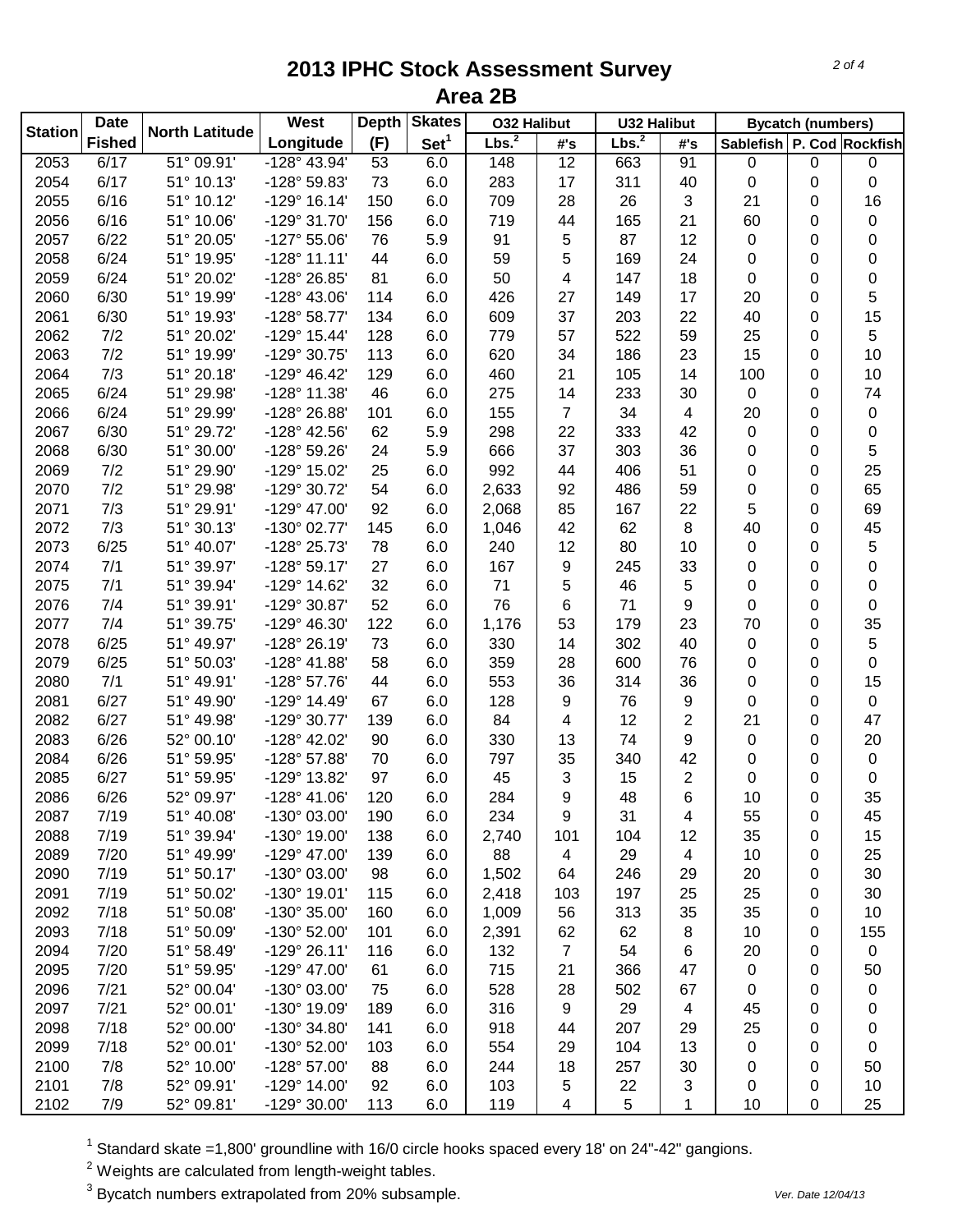| <b>Station</b> | <b>Date</b>   | <b>North Latitude</b> | West                  | <b>Depth</b> | <b>Skates</b>    | <b>032 Halibut</b> |     | <b>U32 Halibut</b> |     | <b>Bycatch (numbers)</b>  |          |           |
|----------------|---------------|-----------------------|-----------------------|--------------|------------------|--------------------|-----|--------------------|-----|---------------------------|----------|-----------|
|                | <b>Fished</b> |                       | Longitude             | (F)          | Set <sup>1</sup> | Lbs. <sup>2</sup>  | #'s | Lbs. <sup>2</sup>  | #'s | Sablefish P. Cod Rockfish |          |           |
| 2103           | 7/9           | 52° 09.91'            | $-129^{\circ}$ 46.00' | 110          | 6.0              | 138                | 5   | 35                 | 4   | 15                        | 5        | 0         |
| 2104           | $7/21$        | 52° 09.93'            | -130° 03.00'          | 87           | 6.0              | 253                | 19  | 208                | 25  | 0                         | 0        | 0         |
| 2105           | 7/21          | 52° 10.38'            | -130° 19.01'          | 217          | 6.0              | 232                | 5   | 0                  | 0   | 80                        | 0        | 0         |
| 2106           | 7/17          | 52° 10.00'            | -130° 34.98'          | 105          | 6.0              | 2,315              | 76  | 55                 | 7   | 5                         | 0        | 10        |
| 2107           | 7/17          | 52° 09.94'            | -130° 52.00'          | 121          | 6.0              | 714                | 29  | 38                 | 5   | 40                        | 0        | $\pmb{0}$ |
| 2108           | 7/8           | 52° 19.98'            | -129° 13.00'          | 81           | 6.0              | 691                | 37  | 110                | 12  | 0                         | 0        | 50        |
| 2109           | 7/9           | 52° 19.88'            | -129° 30.00'          | 96           | 6.0              | 509                | 18  | 32                 | 4   | 10                        | 0        | 15        |
| 2110           | 7/9           | 52° 19.95'            | $-129^{\circ}$ 46.00' | 113          | 6.0              | 822                | 32  | 32                 | 4   | 0                         | 0        | 60        |
| 2111           | 7/22          | 52° 20.00'            | -130° 02.88'          | 123          | 6.0              | 917                | 28  | 26                 | 3   | 0                         | 0        | 0         |
| 2112           | 7/22          | 52° 20.05'            | -130° 19.00'          | 190          | 6.0              | 302                | 8   | 10                 | 2   | 71                        | 0        | 25        |
| 2113           | 7/17          | 52° 19.96'            | -130° 35.00'          | 91           | 6.0              | 748                | 27  | 46                 | 5   | 5                         | 0        | 5         |
| 2114           | 7/17          | 52° 20.00'            | $-130^{\circ}$ 52.17' | 79           | 6.0              | 1,334              | 76  | 349                | 39  | 5                         | 0        | 0         |
| 2115           | 7/23          | 52° 29.91'            | -129° 32.00'          | 55           | 6.0              | 359                | 10  | 163                | 19  | 0                         | 0        | 5         |
| 2116           | 7/23          | 52° 31.79'            | -129° 47.36'          | 98           | 6.0              | 679                | 25  | 45                 | 5   | 10                        | 5        | 15        |
| 2117           | 7/22          | 52° 30.00'            | -130° 02.21'          | 144          | 6.0              | 1,007              | 30  | 8                  | 1   | 15                        | 0        | 5         |
| 2118           | 7/22          | 52° 30.00'            | -130° 19.00'          | 137          | 6.0              | 646                | 18  | 10                 | 1   | 15                        | 0        | 5         |
| 2119           | 7/10          | 52° 29.84'            | -130° 35.00'          | 66           | 6.0              | 845                | 34  | 74                 | 9   | $\mathbf 0$               | 0        | 25        |
| 2120           | 7/10          | 52° 29.86'            | -130° 52.00'          | 58           | 6.0              | 639                | 27  | 285                | 38  | $\mathbf 0$               | 0        | 5         |
| 2121           | 7/23          | 52° 39.90'            | $-129^{\circ}$ 46.00' | 102          | 6.0              | 226                | 8   | 23                 | 3   | 35                        | 0        | 35        |
| 2122           | 8/8           | 52° 39.98'            | -130° 02.00'          | 144          | 6.0              | 270                | 8   | $\pmb{0}$          | 0   | 59                        | 0        | 15        |
| 2123           | 8/8           | 52° 40.00'            | $-130^{\circ}$ 19.16' | 117          | 6.0              | 941                | 25  | 21                 | 3   | 30                        | 0        | 30        |
| 2124           | 7/10          | 52° 39.74'            | -130° 35.00'          | 82           | 6.0              | 1,176              | 37  | 53                 | 6   | 5                         | 0        | 35        |
| 2125           | 8/8           | 52° 49.97'            | -130° 02.05'          | 140          | 6.0              | 74                 | 4   | 0                  | 0   | 70                        | $\Omega$ | 10        |
| 2126           | 8/8           | 52° 49.91'            | -130° 19.00'          | 112          | 6.0              | 433                | 13  | 0                  | 0   | 40                        | 0        | 15        |
| 2127           | 8/7           | 53° 00.00'            | -129° 45.00'          | 123          | 6.0              | 90                 | 4   | 43                 | 6   | 25                        | 0        | 35        |
| 2128           | 8/7           | 52° 59.91'            | -130° 02.00'          | 101          | 6.0              | 472                | 12  | 15                 | 2   | 25                        | 0        | 25        |
| 2129           | 7/11          | 52° 29.88'            | $-131^{\circ}$ 08.00' | 48           | 6.0              | 634                | 44  | 154                | 19  | 0                         | 0        | $\pmb{0}$ |
| 2130           | 7/11          | 52° 29.94'            | -131° 25.00'          | 76           | 6.0              | 447                | 17  | 36                 | 4   | 0                         | 0        | 15        |
| 2131           | 7/10          | 52° 39.89'            | -130° 52.00'          | 51           | 6.0              | 762                | 47  | 433                | 56  | 0                         | 0        | $\pmb{0}$ |
| 2132           | 7/11          | 52° 40.01'            | $-131°08.00'$         | 40           | 6.0              | 899                | 31  | 103                | 15  | 0                         | 0        | 0         |
| 2133           | 7/12          | 52° 49.89'            | -130° 35.00'          | 63           | 6.0              | 130                | 9   | 51                 | 6   | 0                         | 0        | 15        |
| 2134           | 7/12          | 52° 49.80'            | -130° 52.00'          | 29           | 6.0              | 456                | 17  | 65                 | 7   | 0                         | 0        | 5         |
| 2135           | 8/7           | 53° 00.04'            | $-130^{\circ}$ 18.00' | 112          | 6.0              | 590                | 23  | 13                 | 2   | 40                        | 0        | 5         |
| 2136           | 7/12          | 53° 00.05'            | -130° 35.00'          | 50           | 6.0              | 214                | 13  | 112                | 14  | $\mathbf 0$               | 0        | 0         |
| 2137           | 7/13          | 53° 09.93'            | $-130^{\circ}$ 18.00' | 82           | 6.0              | 929                | 18  | 49                 | 5   | 10                        | 0        | 5         |
| 2138           | 7/13          | 53° 09.79'            | -130° 34.99'          | 102          | 6.0              | 84                 | 4   | 0                  | 0   | 0                         | 0        | 0         |
| 2139           | 7/14          | 53° 10.14'            | -130° 52.00'          | 58           | 6.0              | 201                | 9   | 27                 | 3   | 0                         | 0        | 0         |
| 2140           | 7/13          | 53° 20.02'            | -130° 18.00'          | 55           | 6.0              | 2,092              | 105 | 446                | 53  | 0                         | 0        | 0         |
| 2141           | 7/13          | 53° 19.86'            | -130° 35.00'          | 44           | 6.0              | 454                | 30  | 258                | 31  | 0                         | 0        | 10        |
| 2142           | 7/14          | 53° 19.87'            | -130° 52.00'          | 75           | 6.0              | 619                | 28  | 42                 | 5   | 10                        | 0        | 0         |
| 2143           | 7/29          | 53° 20.01'            | -132° 49.00'          | 74           | 6.0              | 1,039              | 25  | 192                | 26  | 0                         | 0        | 70        |
| 2144           | 7/29          | 53° 20.19'            | -133° 06.00'          | 124          | 6.0              | 1,341              | 46  | 29                 | 3   | 20                        | 0        | 10        |
| 2145           | 7/14          | 53° 29.88'            | -130° 52.00'          | 51           | 6.0              | 550                | 37  | 230                | 28  | 0                         | 0        | 0         |
| 2146           | 7/29          | 53° 30.20'            | -133° 06.00'          | 208          | 6.0              | 318                | 10  | 9                  | 1   | 85                        | 0        | 110       |
| 2147           | 8/9           | 53° 39.83'            | -130° 35.00'          | 17           | 6.0              | 486                | 22  | 105                | 14  | 0                         | 0        | 0         |
| 2148           | 8/9           | 53° 39.80'            | -130° 52.00'          | 26           | 6.0              | 367                | 23  | 431                | 54  | 0                         | 0        | 0         |
| 2149           | 7/29          | 53° 39.81'            | -133° 07.00'          | 80           | 6.0              | 1,217              | 51  | 244                | 31  | 0                         | 0        | 55        |
| 2150           | 8/9           | 53° 49.87'            | -130° 52.00'          | 46           | 6.0              | 701                | 47  | 252                | 30  | 10                        | 0        | 0         |
| 2151           | 7/30          | 54° 00.00'            | -133° 25.00'          | 42           | 6.0              | 1,842              | 55  | 179                | 21  | 0                         | 0        | 45        |
| 2152           | 8/2           | 54° 10.10'            | -130° 35.00'          | 59           | 5.9              | 83                 | 4   | 10                 | 1   | 0                         | 0        | 5         |

<sup>1</sup> Standard skate =1,800' groundline with 16/0 circle hooks spaced every 18' on 24"-42" gangions.

 $2$  Weights are calculated from length-weight tables.

<sup>3</sup> Bycatch numbers extrapolated from 20% subsample. *Ver. Date 12/04/13*